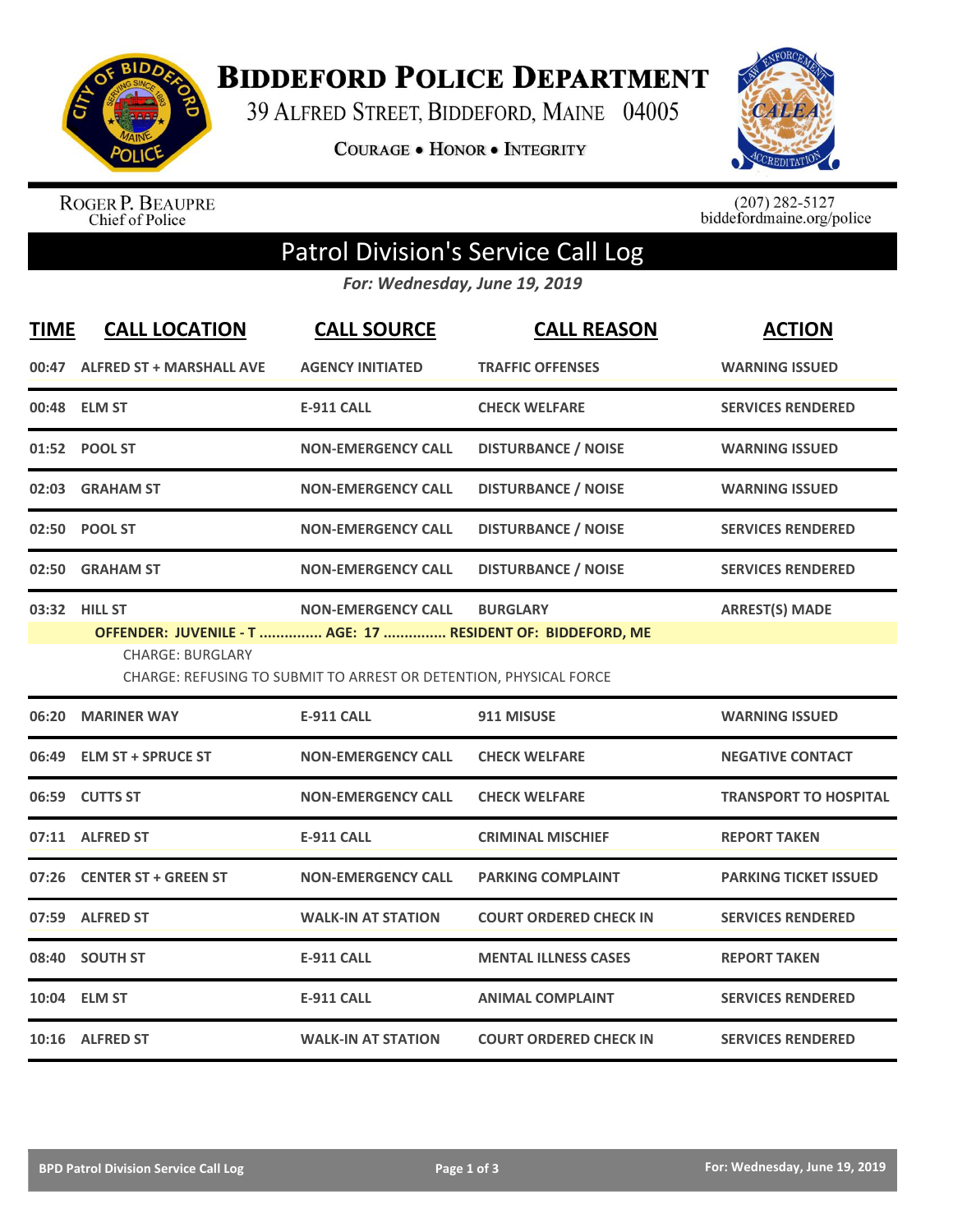|--|

**TIME CALL LOCATION CALL SOURCE CALL REASON ACTION**

|                                                                                                                 | 11:00 ELM ST                       | AGENCY INITIATED TRAFFIC OFFENSES |                                                                        | <b>CITATION ISSUED</b>      |  |  |
|-----------------------------------------------------------------------------------------------------------------|------------------------------------|-----------------------------------|------------------------------------------------------------------------|-----------------------------|--|--|
| OFFENDER: DARIUS J GERALD  AGE: 41  RESIDENT OF: PHILADELPHIA, PA<br><b>CHARGE: FAILURE TO REGISTER VEHICLE</b> |                                    |                                   |                                                                        |                             |  |  |
|                                                                                                                 | 11:40 SHOPS WAY                    | <b>NON-EMERGENCY CALL</b>         | <b>SUSPICION</b>                                                       | <b>NEGATIVE CONTACT</b>     |  |  |
|                                                                                                                 | 11:58 ANDREWS RD                   | <b>E-911 CALL</b>                 | 911 MISUSE                                                             | <b>NEGATIVE CONTACT</b>     |  |  |
|                                                                                                                 | 12:03 MAIN ST                      | <b>NON-EMERGENCY CALL</b>         | <b>JUVENILE OFFENSES</b>                                               | <b>NO ACTION REQUIRED</b>   |  |  |
|                                                                                                                 | 12:05 POOL ST                      | <b>NON-EMERGENCY CALL</b>         | <b>VIOL PROTECTION FROM ABUSE</b>                                      | <b>REPORT TAKEN</b>         |  |  |
|                                                                                                                 | 12:06 HIGH ST                      | <b>E-911 CALL</b>                 | <b>MISSING PERSON</b>                                                  | <b>NO ACTION REQUIRED</b>   |  |  |
|                                                                                                                 | 12:07 BACON ST                     | <b>E-911 CALL</b>                 | 911 MISUSE                                                             | <b>WARNING ISSUED</b>       |  |  |
|                                                                                                                 | 12:39 CLEAVES ST                   | <b>WALK-IN AT STATION</b>         | <b>SUSPICION</b>                                                       | <b>SERVICES RENDERED</b>    |  |  |
|                                                                                                                 | 12:52 ELM ST                       | <b>WALK-IN AT STATION</b>         | <b>PAPERWORK</b>                                                       | <b>SERVICES RENDERED</b>    |  |  |
|                                                                                                                 | 12:55 SKY OAKS DR                  | <b>NON-EMERGENCY CALL</b>         | <b>CHECK WELFARE</b>                                                   | <b>REPORT TAKEN</b>         |  |  |
|                                                                                                                 | 12:55 ELM ST                       | <b>NON-EMERGENCY CALL</b>         | <b>ANIMAL COMPLAINT</b>                                                | <b>SERVICES RENDERED</b>    |  |  |
|                                                                                                                 | 13:28 ALFRED ST                    | <b>NON-EMERGENCY CALL</b>         | <b>CAR SEAT DETAIL</b>                                                 | <b>SERVICES RENDERED</b>    |  |  |
|                                                                                                                 | 13:40 GRAHAM ST                    | <b>WALK-IN AT STATION</b>         | <b>PAPERWORK</b>                                                       | <b>SERVICES RENDERED</b>    |  |  |
|                                                                                                                 | <b>13:56 MAIN ST</b>               | <b>NON-EMERGENCY CALL</b>         | <b>WARRANT ARREST</b>                                                  | <b>ARREST(S) MADE</b>       |  |  |
|                                                                                                                 | <b>CHARGE: WARRANT ARREST</b>      |                                   | OFFENDER: SALADENE KAREEM STEVENS  AGE: 26  RESIDENT OF: BIDDEFORD, ME |                             |  |  |
|                                                                                                                 | 14:21 ALFRED ST                    | <b>NON-EMERGENCY CALL</b>         | <b>COURT ORDERED CHECK IN</b>                                          | <b>SERVICES RENDERED</b>    |  |  |
|                                                                                                                 | 14:42 HIGH ST                      | <b>NON-EMERGENCY CALL</b>         | <b>JUVENILE OFFENSES</b>                                               | <b>SERVICES RENDERED</b>    |  |  |
|                                                                                                                 | 15:08 CUTTS ST                     | <b>NON-EMERGENCY CALL</b>         | <b>CIVIL COMPLAINT</b>                                                 | <b>CIVIL COMPLAINT</b>      |  |  |
|                                                                                                                 | <b>15:14 BIDDEFORD GATEWAY CTR</b> | <b>NON-EMERGENCY CALL</b>         | <b>ANIMAL COMPLAINT</b>                                                | <b>NO ACTION REQUIRED</b>   |  |  |
|                                                                                                                 | 15:39 ELM ST                       | <b>AGENCY INITIATED</b>           | <b>PAPERWORK</b>                                                       | <b>PAPERWORK NOT SERVED</b> |  |  |
|                                                                                                                 | 15:49 ALFRED ST                    | <b>E-911 CALL</b>                 | 911 MISUSE                                                             | <b>SERVICES RENDERED</b>    |  |  |
|                                                                                                                 | 15:58 GRAHAM ST                    | <b>E-911 CALL</b>                 | <b>DISTURBANCE / NOISE</b>                                             | <b>WARNING ISSUED</b>       |  |  |
|                                                                                                                 | 15:59 GRAHAM ST                    | <b>AGENCY INITIATED</b>           | <b>PROTECTION FROM ABUSE SERVIC</b>                                    | <b>PAPERWORK SERVED</b>     |  |  |
|                                                                                                                 | 16:08 ELM ST                       | <b>NON-EMERGENCY CALL</b>         | <b>CHECK WELFARE</b>                                                   | <b>SERVICES RENDERED</b>    |  |  |
|                                                                                                                 | 16:25 ALFRED ST                    | <b>WALK-IN AT STATION</b>         | <b>COURT ORDERED CHECK IN</b>                                          | <b>SERVICES RENDERED</b>    |  |  |